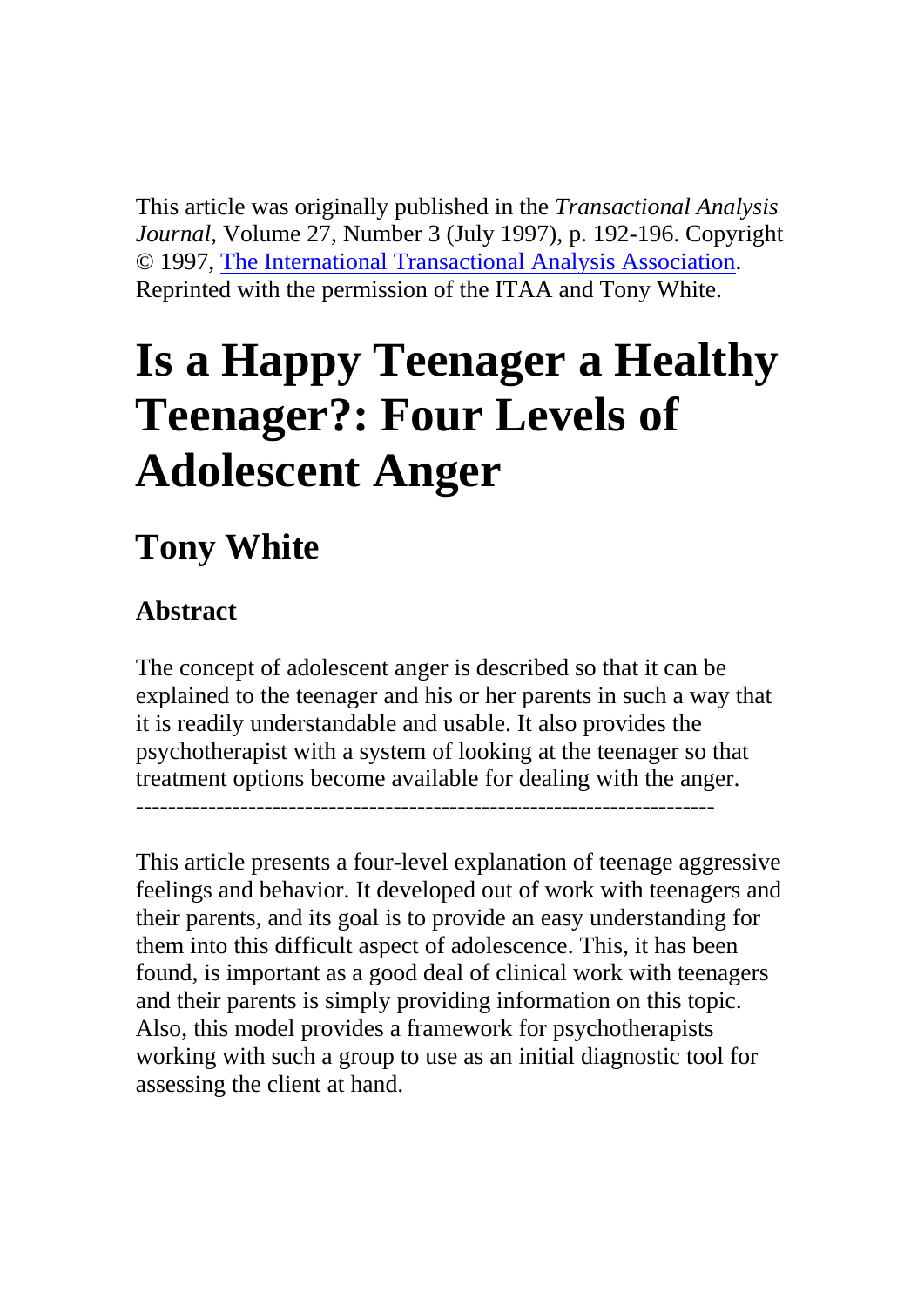#### **The Stage of Storm And Stress**

It has long been recognized that the adolescent stage of development is, at least in part, an angry and tempestuous one. One does not need to ask a psychotherapist to learn that many a parent will testify that it is not easy to live with their teenage sons and daughters. Much of the literature supports with this.

Berne (1972) noted in his chapter on adolescence that young people are often in antiscript and rebelling against parental precepts. In conjunction with this, Levin (1974/1985) stated that teenagers are in the stage of rebirth. At this time they are often stubborn, negative, and argumentative. Personality research, such as that done with the Minnesota Multiphasic Personality Inventory, acknowledges that adolescents constitute a special group requiring their own set of norms.

Research in this area has been extensive, including surveys of thousands of adolescents over five decades. Teenagers have been found to have significantly different personality profiles from those of the adult population. As was mentioned before, these are so different that they are seen to require a separate set of norms. Adolescents are more likely to have higher elevations on the sociopathic and/or psychotic scales, similar in some respects to the criminal population (Graham, 1990; Greene, 1980). It should be noted, however, that not all teenagers fit this profile. Graham (1990) noted that some research indicates that 25% of teenagers do not have profiles that differ from those of the general adult population. So, this article applies to the other 75%. Also human development is notoriously wide-ranging in endeavoring to fit individuals into various stages. Teenage anger is also a function of the person's previous development, how the parents deal with it in adolescence, the peer group they are in, and so on. Thus, this article does not apply to all teenagers. However the idea of adolescence as a stormy stage is widely recognized (Family and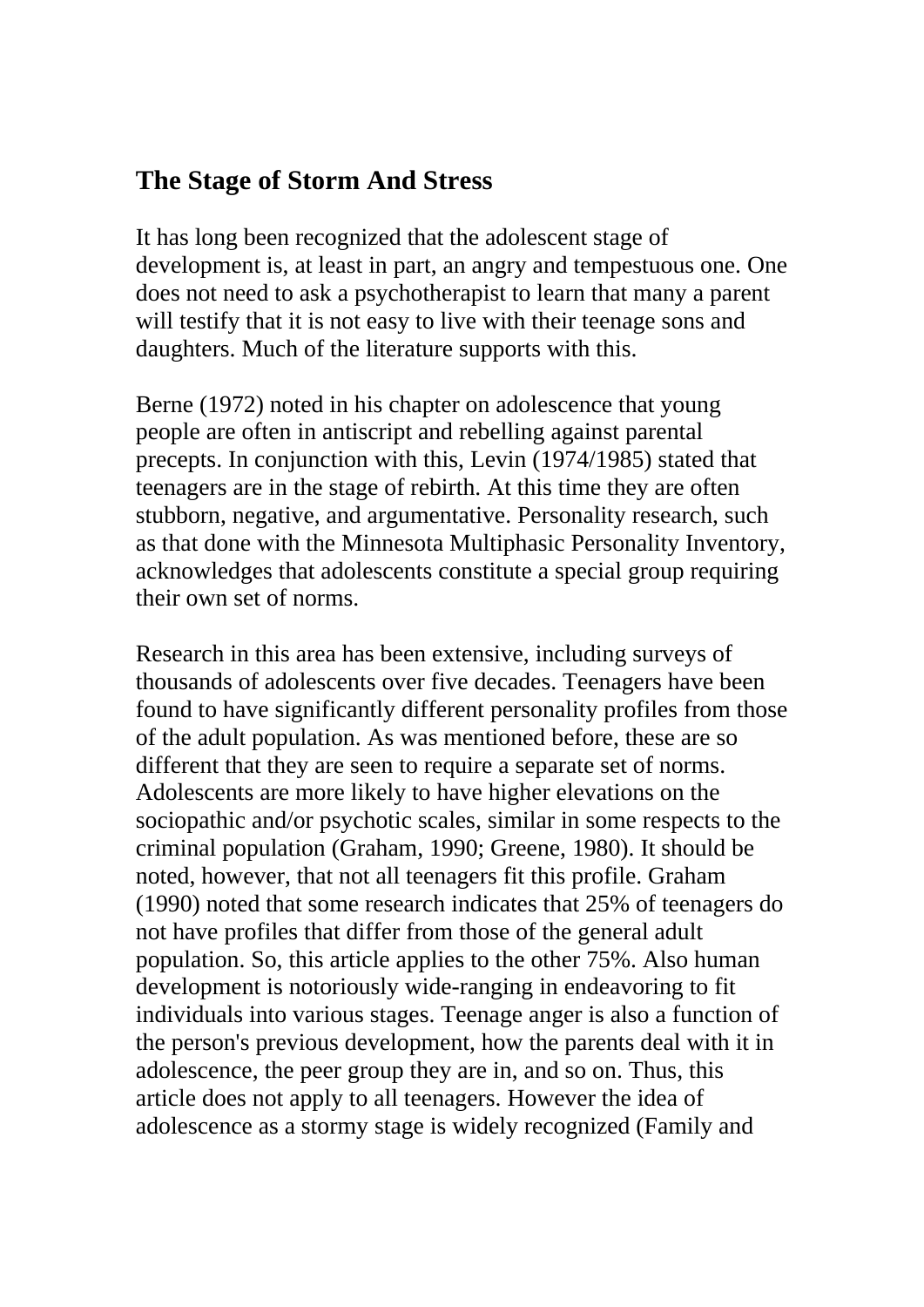Children's Services, 1996; Haimowitz & Haimowitz, 1973; Kaplan, 1991; Mussen, Conger, & Kagan, 1974). Also, recently Collins (1991) discussed various theories of adolescence. One such theory, he noted, calls adolescence the stage of storm and stress.

#### **Reaction to the Storm and Stress**

In reaction to this storm and stress, some approaches have tried to quell the storm, to devise ways to "make" the teenager calm and easy to live with. One regularly sees workshops that promote how to live harmoniously with your teenager. In addition, our libraries contain many books on the same theme. An example is Biddulph (1988), who titled his book *The Secret of Happy Children.* This implies that your child and teenager should be happy. It seems safe to assume that most parents want their children to be happy. There are, however, a number of stages in human development in which "happy" is not necessarily healthy. This article suggests that adolescence is one of these.

Hence, it is suggested that it is not a healthy goal to try to make the teenager peaceful and calm all the time. The storm and stress is not there by accident. It is there for some good psychological reason. Metaphorically, one could consider the teenager who has a bad cough. If one provides medicine, such as a cough suppressant, then the cough disappears, but so do the health-promoting aspects of the cough (i.e., cleansing the air passages).

It is suggested that the adolescent's anger has a health-promoting function, and in trying to quell it one loses that healthy function. In this sense one can say that a happy teenager is not a healthy teenager. It should be noted, however, that it is not being suggested that one let the angry adolescent run rampant. It is recommended that anger expression be encouraged in a particular form so that it benefits the adolescent in the long term and allows him or her to become sociable at least to some degree.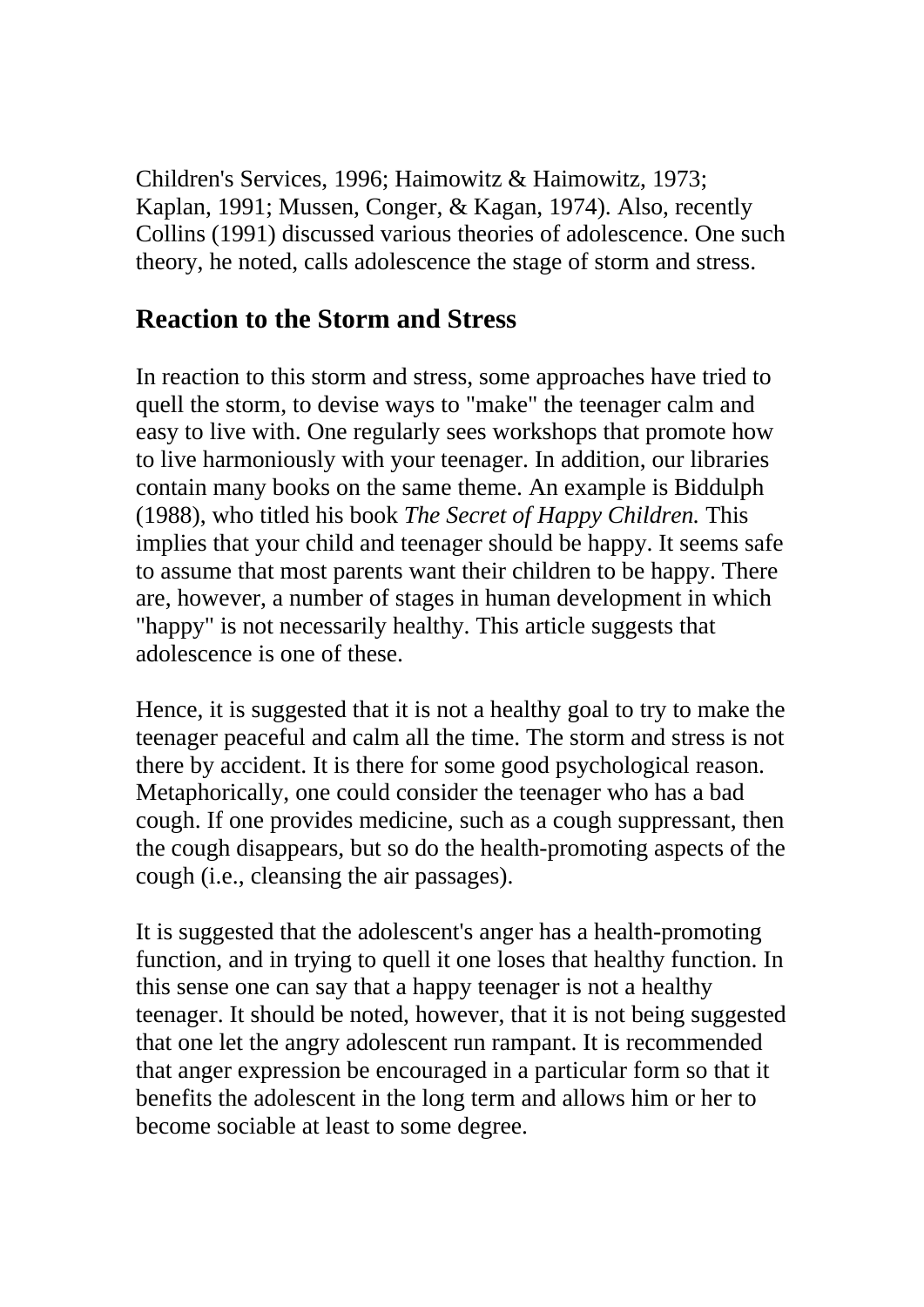#### **Four Levels of Adolescent Anger**

A four-level classification system of anger expression is presented below.

EXPLOSION LEVEL 1 Antisocial Anger LEVEL 2 Social Anger LEVEL 3 Passive Resistance LEVEL 4 Goodness IMPLOSION

Level 2 is the healthy level, at which the adolescent expresses conflicts by using what can be called social angry conflict. Social anger expression is the expression of anger during winch no one gets hurt physically or psychologically. Interpersonally, it is best if the anger is expressed directly at the other appropriate person. With adolescents this will most often be authority figures. Contact sports and the martial arts are other socially acceptable ways of releasing aggressive impulses.

Angry conflict at home needs to occur with a set of rules or guidelines. These "fair fighting" rules are commonly discussed in various psychotherapeutic circles, however to the writer's knowledge they have never been officially recorded. The number of rules vary from as few as three to as many as twenty. The most common ones are: no physical violence, no emotional violence, no withdrawal until at least some resolution is achieved, no "old movies" or bringing up old issues that are not relevant to the problem now, it is OK to differ, and so on. These types of guidelines ensure that anger can be expressed in a safe fashion. Basically, the individual is engaging in Rebellious Child ego state behavior under the guidance of Controlling Parent control and Adult information. This is the basis of social anger.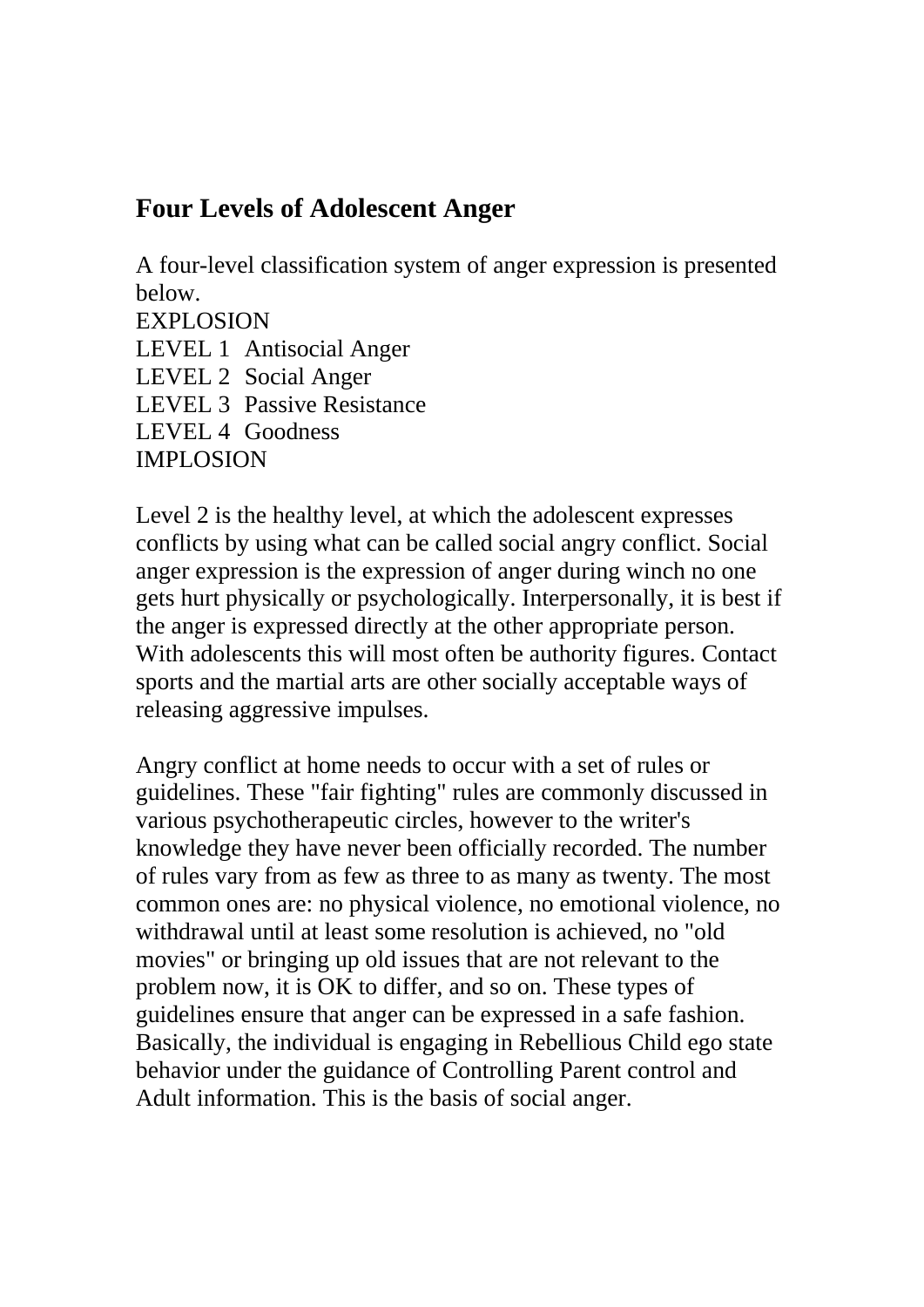Interestingly, in recent times others have discussed different types of anger, some of which are related to adolescence. Garcia (1995) talked about "rebellious anger" (p. 120) and Joines (1995) looked at "resentment" (p. 117). Both of these are described as a normal consequence of the adolescent stage of development and if expressed appropriately constitute social anger.

If the adolescent is engaging in this sort of communication he or she is coping well with the storm aspect of this stage of development. He or she is using rebellion and defiance in a positive and healthy way. The anger is directed outward, and thus it is seen as explosive rather than implosive (implosive involves directing the anger inward at oneself).

Level 1 involves a breakdown in the rules of social conflict. In this case the adolescent violates the rights of others and/or their property. This includes hitting others, smashing their property, stealing, setting fires, extortion, or any other act that is defined as antisocial and violent by society. This is obviously also explosive because the anger is directed outward in an antisocial manner.

The adolescent does not have strong enough limits inside himself or herself to keep the outward anger social. Indeed, some teenagers show antisocial anger as a cry for limits. They escalate their behavior to antisocial levels in the hope of being limited, sanctioned, and restrained. Once constrained, a feeling of security develops as the adolescent now senses the authority figures as being strong and potent. Such feelings as anxiety and insecurity often exist underneath this type of antisocial anger. This can, of course, explain some aspects of criminal recidivism. Prison provides strong, clear limits. This will emotionally appeal to those who do not have such limits in themselves, and in this sense the regimentation of prison is appealing.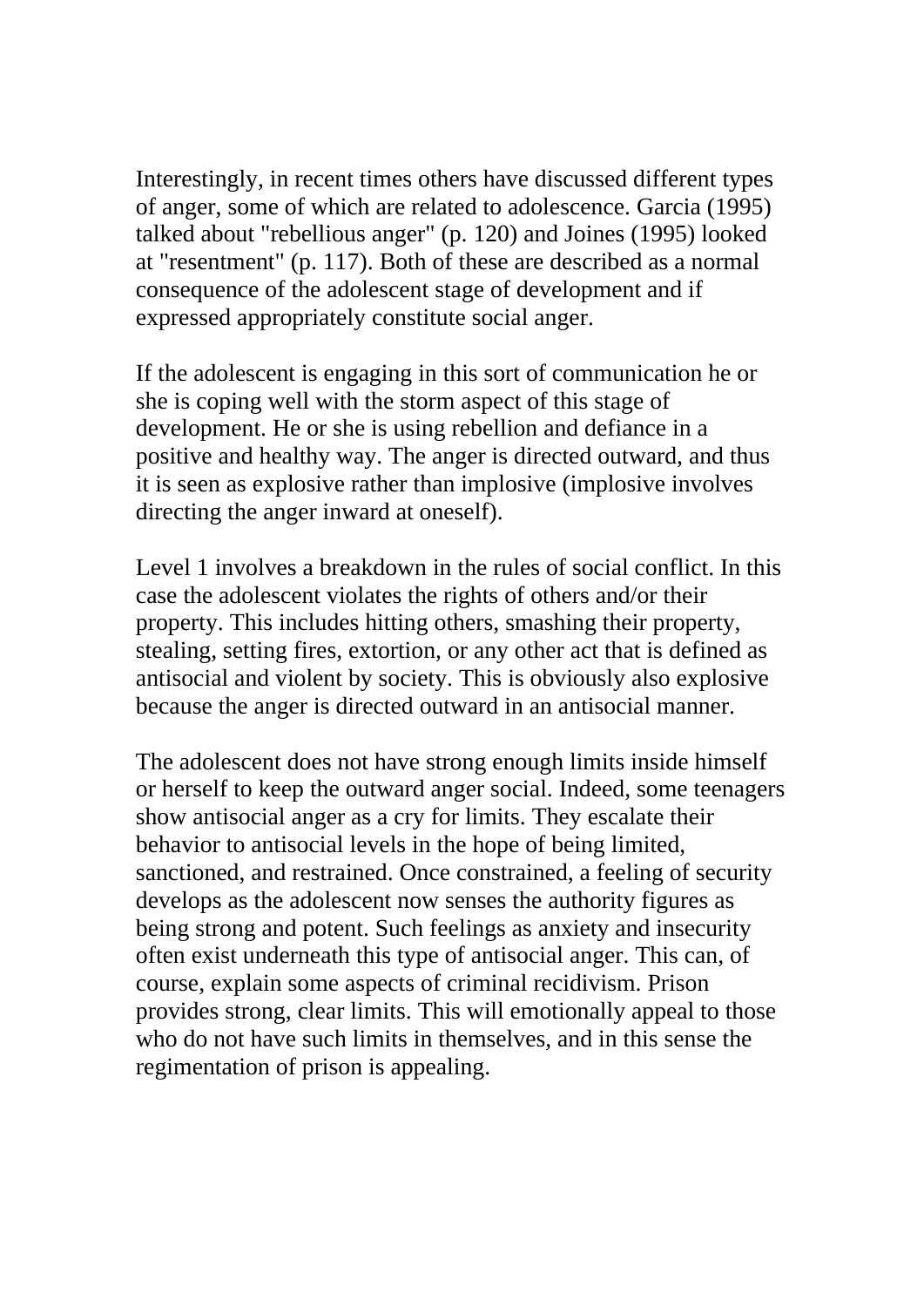Level 3 can represent an implosion of anger, while level 4 most definitely does. Whereas levels 1 and 2 involve anger being directed outward, with levels 3 and 4 the anger is directed inward and therefore it implodes. At level 3 there is passive resistance. This person is neither openly rebellious nor openly conforming. The adolescent is stuck between showing his or her anger openly with the Rebellious Child and being conforming to authority with the Conforming Child ego state. So, he or she resists authority passively as is commonly symptomatic of the passive-aggressive personality type.

These adolescents are the master of the monosyllabic response. They grunt "huh," "yep," "s'pose," or "dunno" in response to most situations and questions. They sit around watching television and looking hostile. They look angry and hold it in. They implode.

Such teenagers, although not being at the optimum level, are not too badly off. When given the opportunity and encouragement to express the Rebellious Child openly by being angry and resistant, most jump at it. Therefore, the passive resistance becomes active resistance and they move to level 2. As stated before, the more an adolescent is openly angry the less he or she will be passively angry. As a result, with some changes in teenager management, in most cases the passivity does not take long to disappear.

Level 4 represents a more dramatic level of anger implosion and can indicate a significant degree of emotional disturbance. This level is somewhat of a double bind and leaves the teenager in an unenviable position. This level indicates that a happy teenager may not be a healthy teenager. This sounds odd, as one would expect a happy person to be a healthy person. However, as mentioned before, adolescence is naturally a stage of defiance, anger, and turmoil. It is a rebellious stage at which, among other things, the person is trying to find out who he or she is and how to get on with others. All this is normal. A teenager who is generally happy and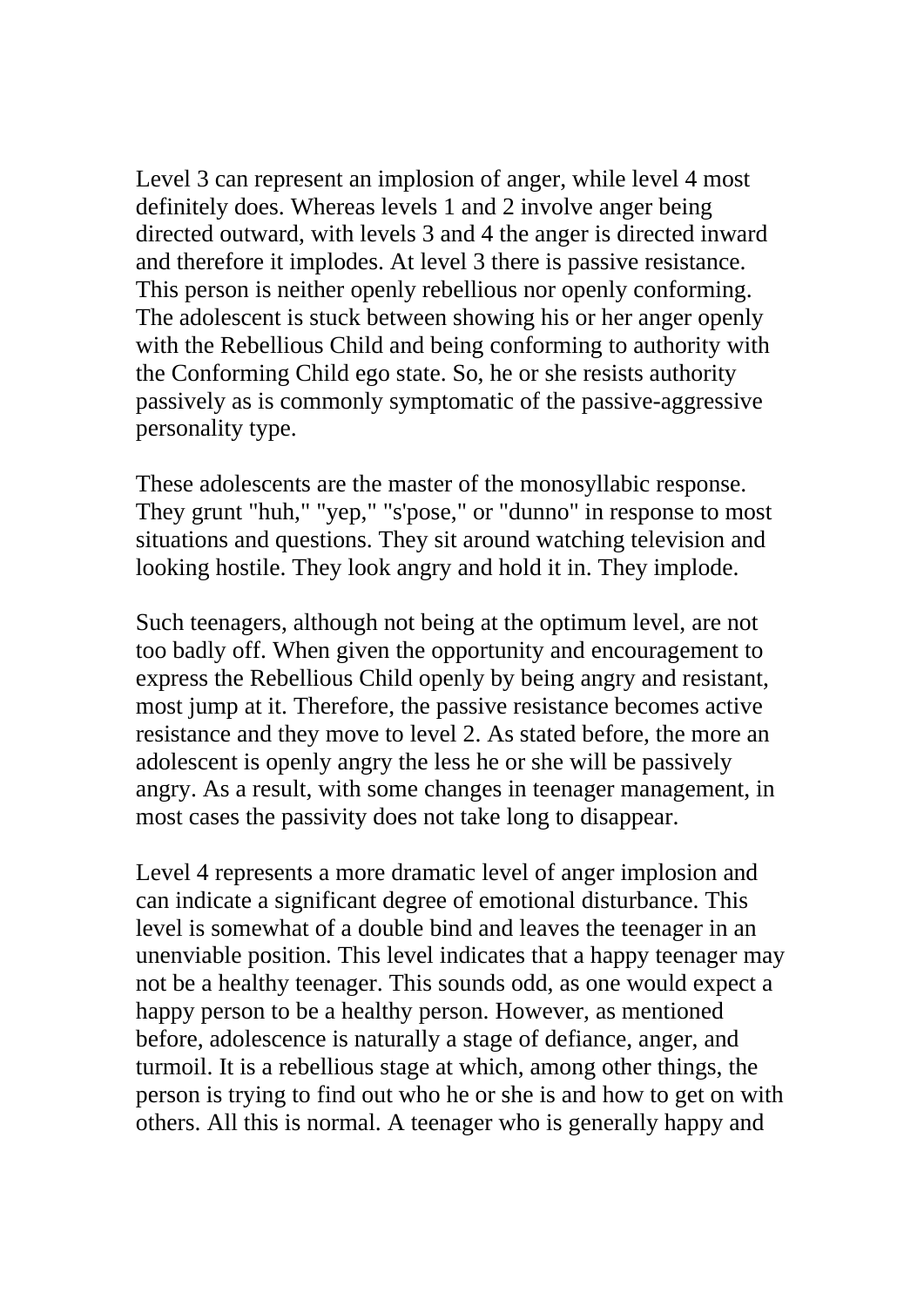carefree may be missing this stage of development. Most often this teenager is quite conformist and anxious.

Regarding the development of this personality style, one is referred to Weiss and Weiss (1984). They presented a comprehensive explanation of the "good child syndrome" (pp. 119-126), which is similar to what is being discussed here. They also included some good treatment options.

Such "good" adolescents are unfortunate because they are often seen as being problem free. They are good in the classroom, at home, and with friends, and it takes sophisticated observation to recognize the problem. Often they are told they are good, welladjusted, and seem so happy. Underneath, however, the teenager may be feeling discomfort and, in particular, anxiety. This will be difficult for the teenager to reconcile. What is felt inside is quite different from what people say about how he or she appears. The individual may not even realize that the uncomfortable feeling is fear and almost certainly will not understand why he or she feels that way.

Along with these feelings of anxiety he or she, of course, develops anger like other teenagers, and yet it is imploded or turned in on the self. As a consequence, self-mutilation is common at this level, and it can either be open or cleverly disguised. Examples are suicide threats or attempts, head banging, hair pulling, excessive nail biting, self-induced vomiting, cutting, pinching or burning oneself, self-abusive statements, or self-starvation. There can be excessive use of illegal and "legal" drugs, such as CNS stimulants, antidepressants, antianxiety drugs, laxatives, and diet pills.

Some anorexics are clear examples of adolescents at Level 4. They are often seen as good and successful people in their academic and work lives. Yet they are starving themselves to death, which can be assumed to be a very angry act. They can also "attack" their bodies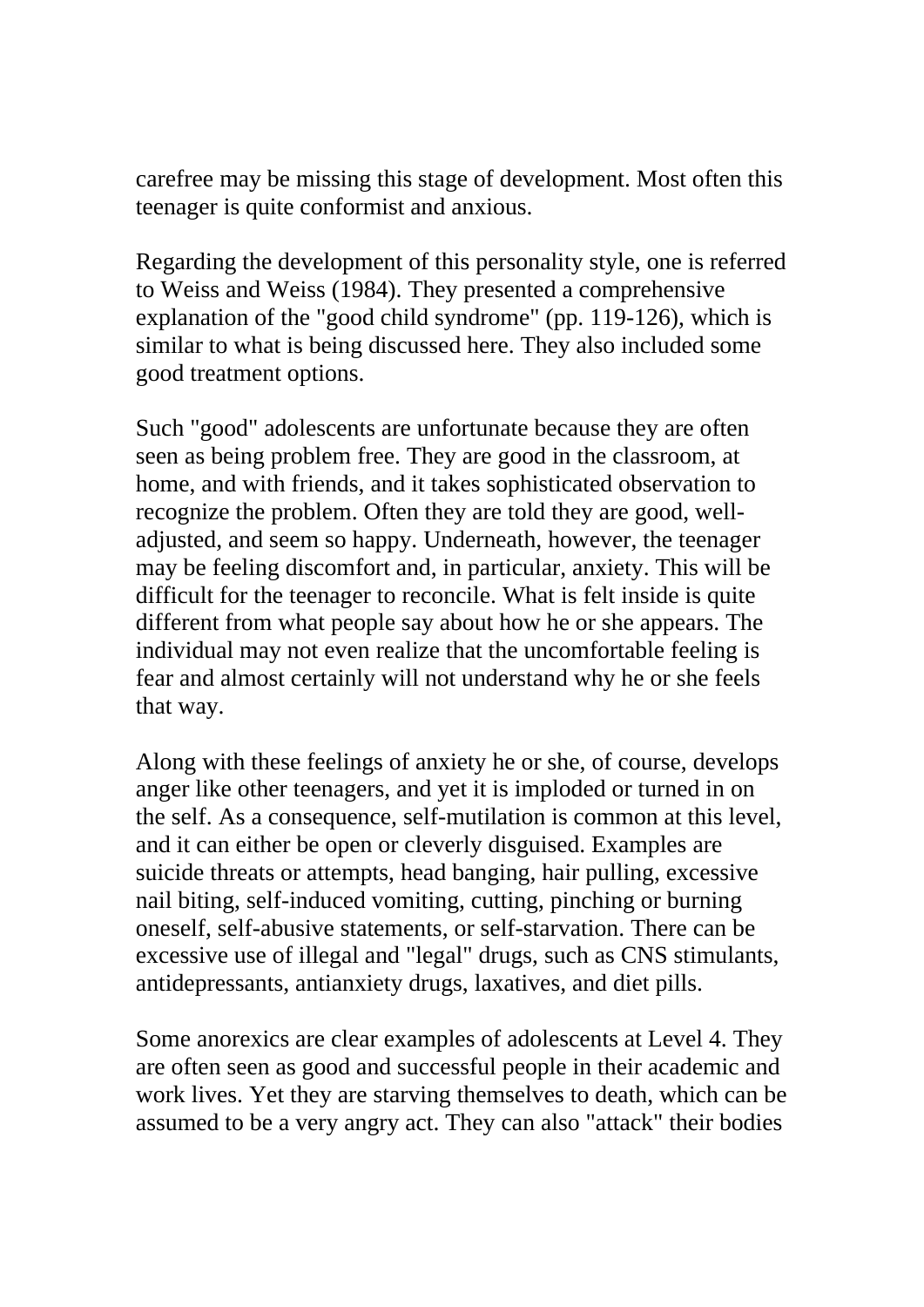with diet pills and laxatives in the search for the perfect weight. More commonly, on the male side there can be other forms of disguised self-mutilation, such as in sport. Running until one drops or vomits is another angry act, as is suffering repeated concussions or other injuries on the sporting field.

Dealing with this level of anger in the adolescent can be more of a problem than with the passive resister. However, in all teenagers there is a natural desire to express anger openly at authority figures. To get the "good" adolescent to redirect his or her inwardly-turned anger to an outside source is one of the initial goals of treatment.

## **Catharsis Model**

The four-level model presented here follows the catharsis model of dealing with emotions. That is, emotions cause physical tension in the body, and physical expression is required to release that tension from the body. If this does not occur, then there will be a tension buildup. For a more detailed explanation of this see White (1996) and the explanation of the feeling graph. The model at hand suggests that teenagers be encouraged to express their feelings, in this case anger, verbally and physically in a social fashion.

The noncathartic school of thought does not view this favorably. This approach states that the cathartic release of anger may lead to only that--a cathartic release of anger with no direction or solution to the anger. Furthermore, there may in fact be stroking of the anger, which then leads to more angry feelings, which are further reinforced. Thus the individual becomes chronically angry. While this claim is disputed here, the noncathartic school does have some good points that can assist in making the expression of anger a productive exercise.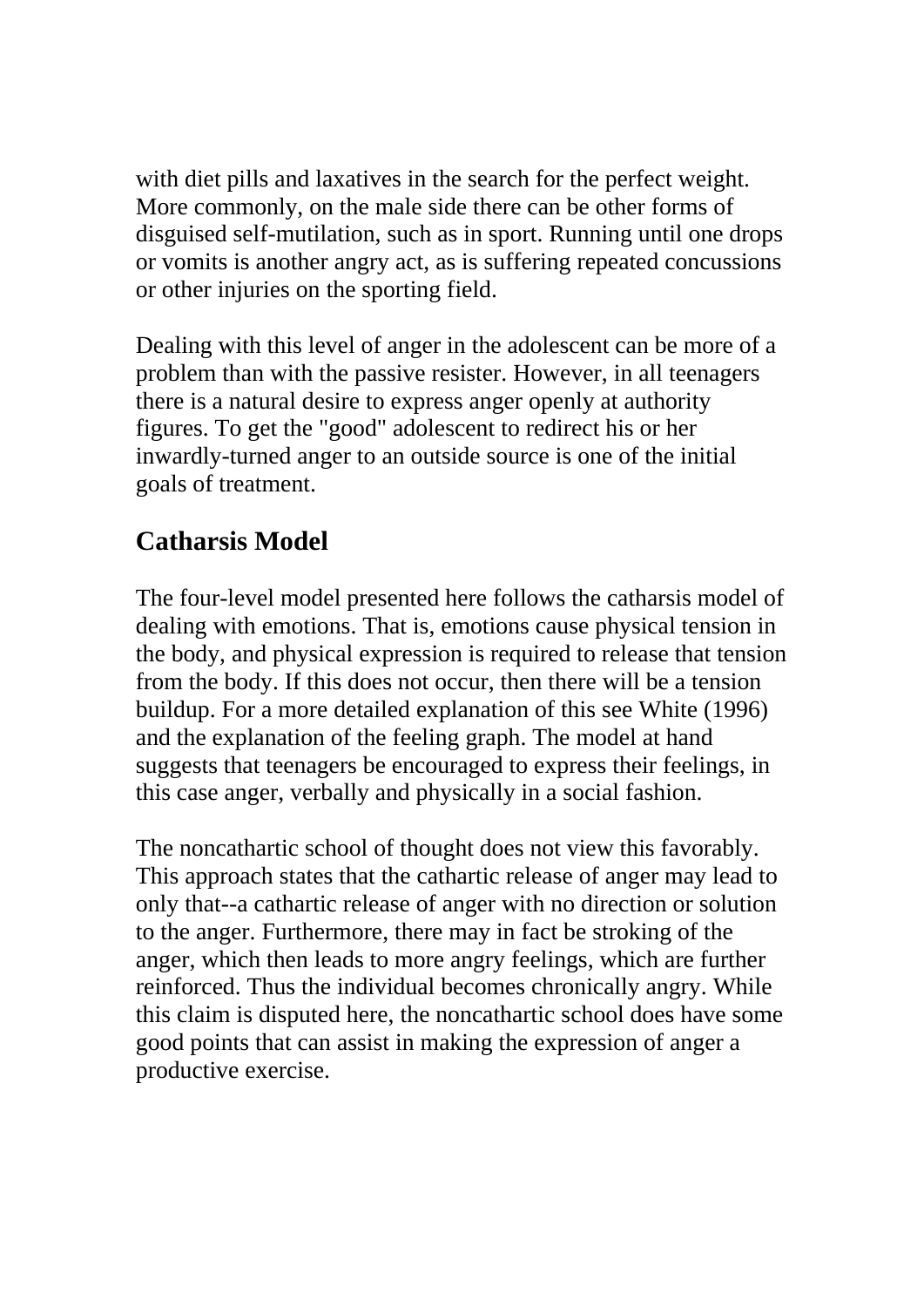This model of the noncathartic school is well presented by Frazier (1995), who alternatively suggests the transforming of anger into love, accepting the anger and putting it aside, or controlling and diverting the anger. There are various ways of doing this, such as through the use of relaxation techniques and affirmations. Another commonly suggested technique is the use of cognitive strategies to calm and relax the individual so that the feeling subsides. The assumption here is that this deals with the emotion fully. They claim there is not a harmful buildup of bodily tension when there is no direct angry physical expression. The writer's general clinical observation suggests this is not always the case, and some research also supports this. (Weekes & Waterhouse, 1991, provide a summary of some of this research.)

Examples of these cognitive strategies can be found in the literature (e.g., Montgomery & Morris, 1989). They discuss the "calming response" as follows: "Step 1. Mentally detach from the situation and smile to yourself. Step 2. Think to yourself. 'Clear head, calm body.' Step 3. Take in one slow, deep breath. Step 4. As you breathe out, relax your body, from head to feet" (p. 146).

Once this is done, one is then in a position to look at how one's thinking is related to the anger, such as Ellis's (Ellis & Dryden, 1987) ten irrational beliefs in rational emotive therapy. One can use many techniques from transactional analysis to understand why one thinks and feels what one thinks and feels. Berne's (1972) discovery of games, such as with Formula G, allows us to understand how we get ourselves feeling angry. Theoretically then, once understood one can cease the behavior so as to avoid feeling angry by such means in the future. The noncathartic school views these "cognitive" strategies as sufficient so that the cathartic release of anger is not necessary in any significant form.

As with all differing schools of thought, one is rarely right to the exclusion of the other. It would seem that both should be applied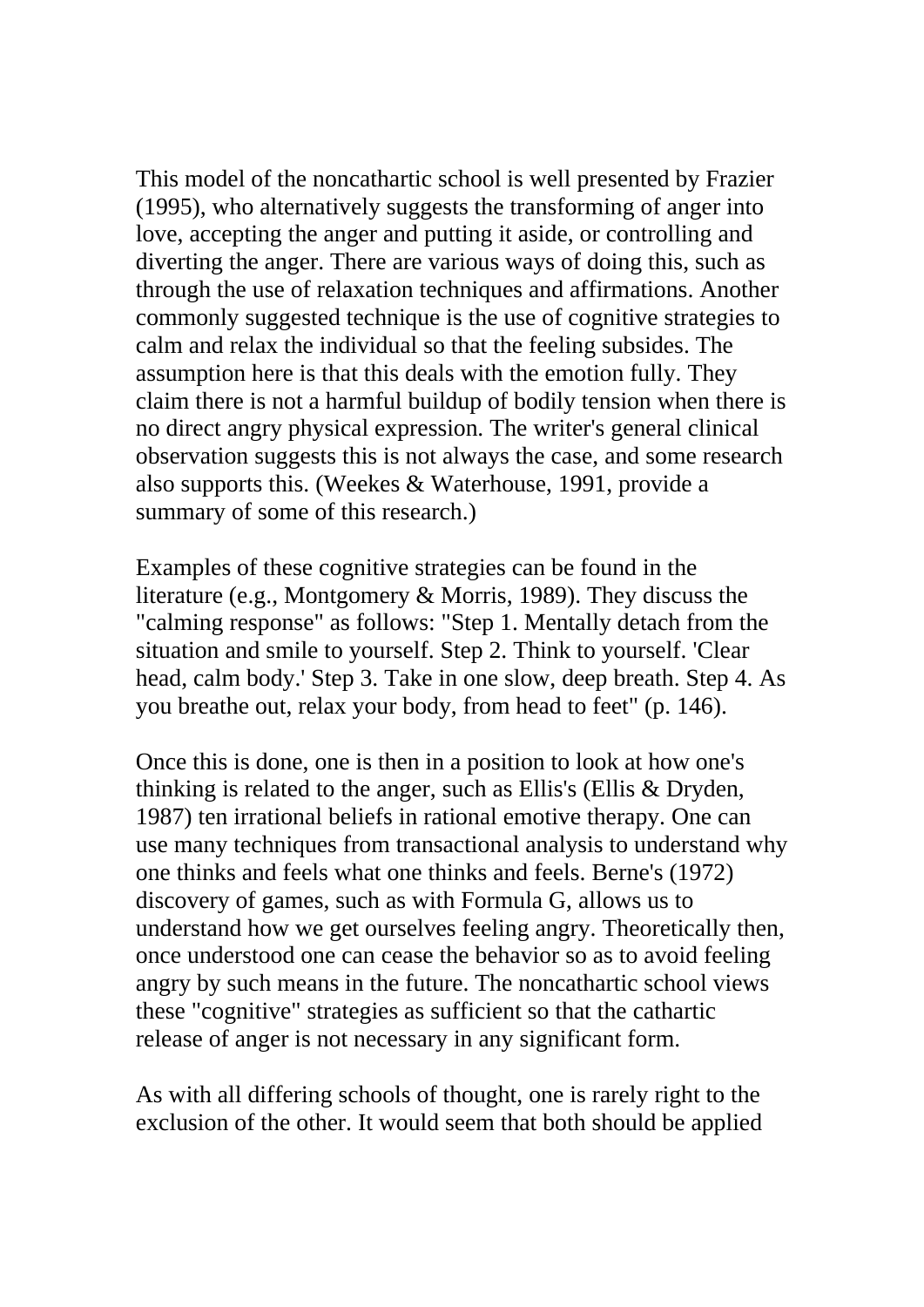for the teenager to fully benefit. To draw on the previous metaphor, the calming response is like the cough suppressant. If overly used, the health-promoting consequences are lost. If it is under-used, the cough is encouraged. Thus, life is most uncomfortable, and such actions may in fact lead to other damage to the person.

In other words, encouragement of the cathartic expression of social anger should be done with a cognitive understanding of the feeling. That includes understanding the nature of the feeling, the circumstances that it relates to, the dangers of it becoming chronic, how to use techniques such as the calming responses when relevant, and so on.

## **Conclusion**

It has been shown how anger can manifest itself in the adolescent. Adolescent anger can be shown in an antisocial way, in a passive way, in a healthy way, or not at all. In addition, teenagers, like adults, have a choice in how to respond to and take care of angry feelings. One of the advantages of anger is to provide a way of breaking the bond with mother and father, thereby allowing a new sense of independence. This approach assumes the cathartic expression of anger is healthy. However, it must be released within a cognitive framework that lets the adolescent understand the feeling.

*Tony White is a registered psychologist in private practice. He conducts a training program for both Level 1 and Level 2 candidates Please send reprint requests to Tony White, 136 Loftus St, North Perth WA 6006, Australia. His e-mail address is:*

#### **References**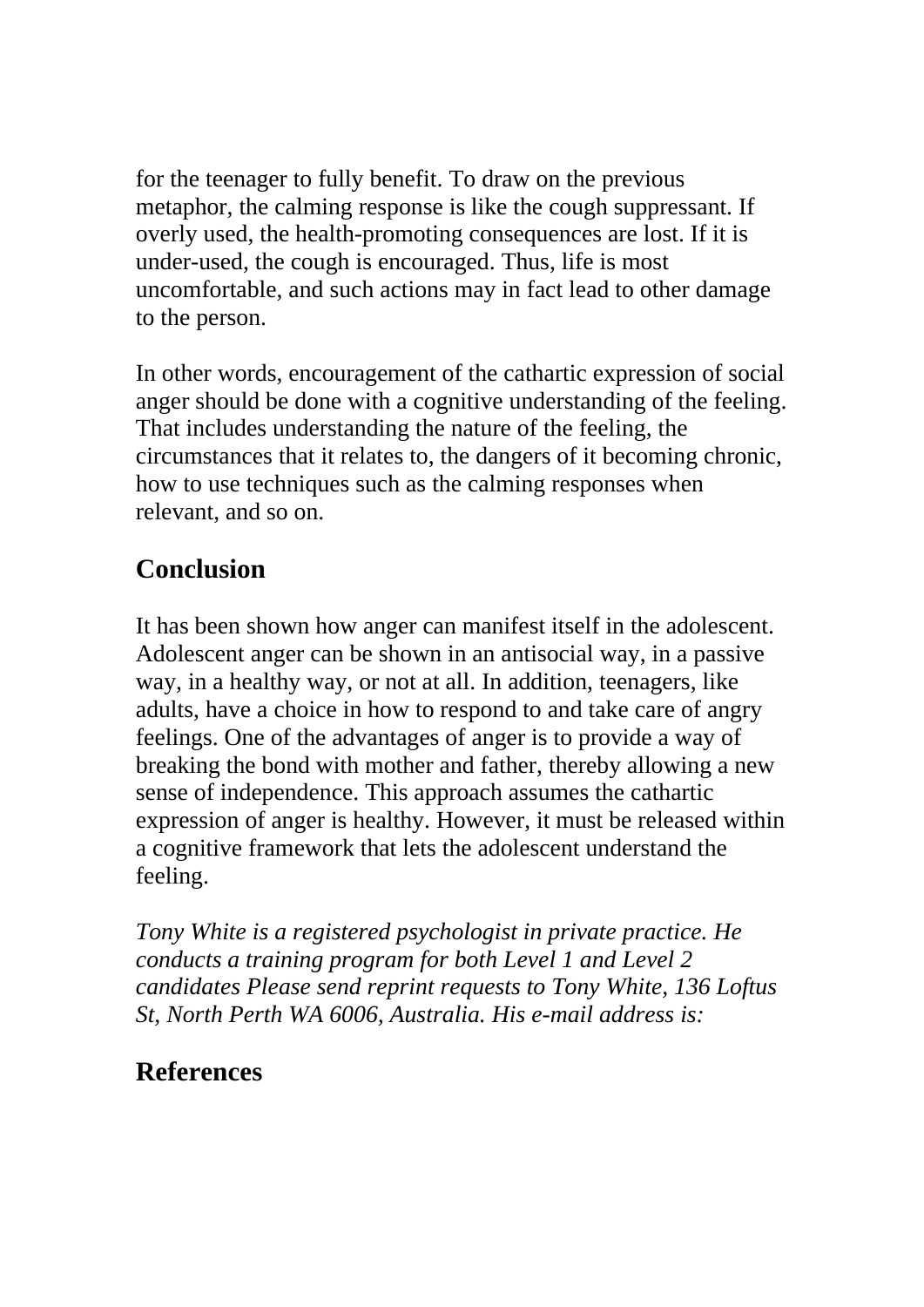Berne, E. (1972). *What do you say after you say hello?: The psychology of human destiny.* New York: Bantam.

Biddulph, S. (1988). *The secret of happy children.* Sydney: Bay Books.

Collins, J. K. (1991). Research into adolescence: A forgotten era. *Australian Psychologist*, *26,* 1-9.

Ellis, A., & Dryden W. (1987). *The practice of rational emotive therapy (RET).* New York: Springer.

Family and Children's Services. (1996). *Living with teenagers.* Perth: Government of Western Australia.

Frazier, T. (1995). Anger: Don't express it and don't repress it. *Transactional Analysis Journal, 25,* 123-128.

Garcia, F. N. (1995). The many faces of anger. *Transactional Analysis Journal, 25,* 119-122.

Graham, J. R. (1990). *MMPI-2: Assessing personality and psychopathology.* New York: Oxford University Press.

Greene, R. L. (1980). *The MMPI: An interpretive manual.* New York: Grune & Stratton.

Haimowitz, M. L., & Haimowitz, N. R. (Eds.). (1973). *Human development: Selected readings* (3rd ed.). New York: Crowell.

Joines, V. S. (1995). A developmental approach to anger. *Transactional Analysis Journal, 25,* 112-118.

Kaplan, P. S. (1991). *A child's odyssey: Child and adolescent development* (2nd ed.). New York: West Publishing Company.